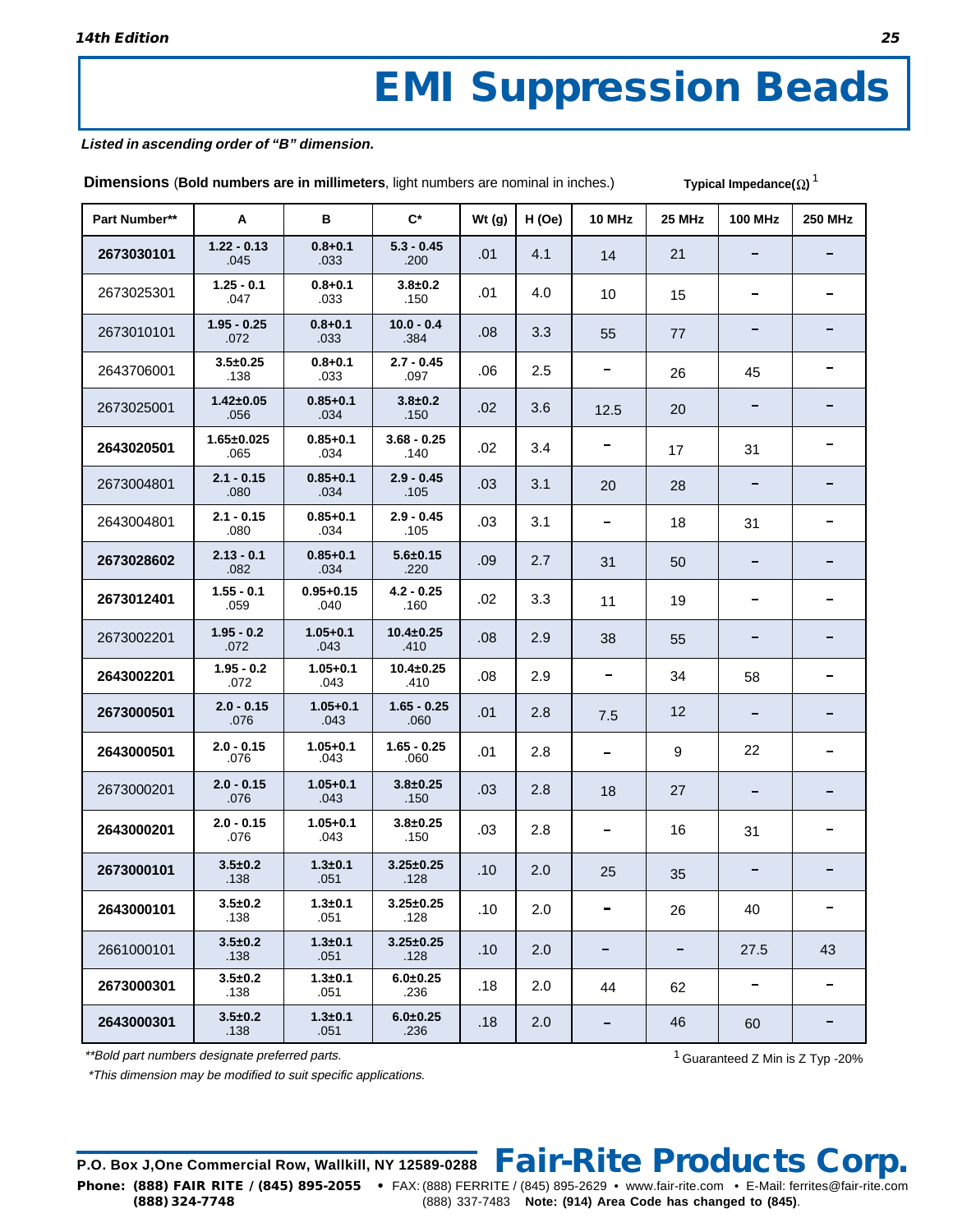# **EMI Suppression Beads**

#### **Listed in ascending order of "B" dimension.**

**Dimensions** (**Bold numbers are in millimeters**, light numbers are nominal in inches.)

**Typical Impedance(** $\Omega$ **)** <sup>1</sup>

| Part Number** | A                       | в                       | $\mathsf{C}^\star$       | Wt(g) | H(Oe) | <b>10 MHz</b> | <b>25 MHz</b> | <b>100 MHz</b> | <b>250 MHz</b> |
|---------------|-------------------------|-------------------------|--------------------------|-------|-------|---------------|---------------|----------------|----------------|
| 2643001301    | $3.55 \pm 0.15$<br>.140 | $1.65 + 0.25$<br>.070   | $5.95 \pm 0.25$<br>.234  | .18   | 1.6   |               | 31            | 48             |                |
| 2673015301    | $4.1 - 0.25$<br>.156    | $1.8 + 0.15$<br>.071    | $6.85 \pm 0.25$<br>.270  | .26   | 1.5   | 41            | 54            |                |                |
| 2643005701    | $5.1 \pm 0.25$<br>.200  | $2.3 \pm 0.2$<br>.090   | $12.7 \pm 0.35$<br>.500  | .81   | 1.2   |               | 78            | 120            |                |
| 2673000801    | $7.5 + 0.25$<br>.296    | $2.25 + 0.25$<br>.094   | $7.55 \pm 0.25$<br>.297  | 1.0   | 1.0   | 48            | 52            |                |                |
| 2643000801    | $7.5 + 0.25$<br>.296    | $2.25 + 0.25$<br>.094   | $7.55 \pm 0.25$<br>.297  | 1.0   | 1.0   |               | 63            | 92             |                |
| 2643300101    | $7.6 + 0.25$<br>.300    | $2.25 + 0.25$<br>.094   | $15.1 \pm 0.75$<br>.595  | 2.1   | 1.0   |               | 115           | 200            |                |
| 2673200201    | $5.2 + 0.15$<br>.205    | $2.65 \pm 0.25$<br>.105 | $20.6 \pm 0.75$<br>.812  | 1.3   | 1.1   | 88            | 125           |                |                |
| 2673003201    | $5.6 - 0.5$<br>.210     | $2.65 \pm 0.25$<br>.105 | $12.7 \pm 0.5$<br>.500   | .87   | 1.1   | 59            | 85            |                |                |
| 2643003201    | $5.6 - 0.5$<br>.210     | $2.65 \pm 0.25$<br>.105 | $12.7 \pm 0.5$<br>.500   | .87   | 1.1   | -             | 63            | 88             |                |
| 2643250402    | $6.35 \pm 0.15$<br>.250 | $2.95 + 0.45$<br>.125   | $12.7 \pm 0.5$<br>.500   | 1.2   | .91   |               | 69            | 102            |                |
| 2643250302    | $6.35 \pm 0.15$<br>.250 | $2.95 + 0.45$<br>.125   | $15.9 + 0.5$<br>.625     | 1.5   | .91   | -             | 85            | 122            |                |
| 2631250202    | $6.35 \pm 0.15$<br>.250 | $2.95 + 0.45$<br>.125   | $25.4 \pm 0.75$<br>1.000 | 2.5   | .91   | 90            | 138           | 230            | $\blacksquare$ |
| 2643250202    | $6.35 \pm 0.15$<br>.250 | $2.95 + 0.45$<br>.125   | $25.4 \pm 0.75$<br>1.000 | 2.5   | .91   | -             | 135           | 200            |                |
| 2643375102    | $9.5 \pm 0.25$<br>.375  | $4.5 + 0.75$<br>.192    | $6.35 \pm 0.35$<br>.250  | 1.4   | .60   |               | 35            | 50             |                |
| 2643375002    | $9.5 + 0.25$<br>.375    | $4.5 + 0.75$<br>.192    | $14.5 \pm 0.6$<br>.570   | 3.1   | .60   |               | 78            | 115            |                |
| 2643006302    | $9.5 \pm 0.25$<br>.375  | $4.75 + 0.3$<br>.193    | 10.4±0.25<br>.410        | 2.2   | .60   |               | 53            | 80             |                |
| 2643023402    | $9.5 + 0.25$<br>.375    | $4.75 + 0.3$<br>.193    | $15.9 \pm 0.45$<br>.625  | 3.4   | .60   |               | 83            | 120            |                |
| 2643023002    | $9.5 \pm 0.25$<br>.375  | $4.75 + 0.3$<br>.193    | 19.05±0.7<br>.750        | 4.1   | .60   |               | 100           | 145            |                |
| 2673002402    | $9.65 \pm 0.25$<br>.380 | $5.0 + 0.2$<br>.197     | $5.05 - 0.45$<br>.190    | 1.1   | .59   | 19            | 20            |                |                |
| 2643002402    | $9.65 \pm 0.25$<br>.380 | $5.0 + 0.2$<br>.197     | $5.05 - 0.45$<br>.190    | 1.1   | .59   | -             | 26            | 43             |                |
| 2643012702    | $9.65 \pm 0.25$<br>.380 | $6.35 \pm 0.15$<br>.250 | $7.35 \pm 0.25$<br>.290  | 1.3   | .51   |               | 24            | 38             |                |

\*\*Bold part numbers designate preferred parts.

1Guaranteed Z Min is Z Typ -20%

\*This dimension may be modified to suit specific applications.

**P.O. Box J,One Commercial Row, Wallkill, NY 12589-0288 Phone: (888) FAIR RITE / (845) 895-2055 •** FAX: (888) FERRITE / (845) 895-2629 • www.fair-rite.com • E-Mail: ferrites@fair-rite.com **Fair-Rite Products Corp.**

**(888) 324-7748** (888) 337-7483 **Note: (914) Area Code has changed to (845)**.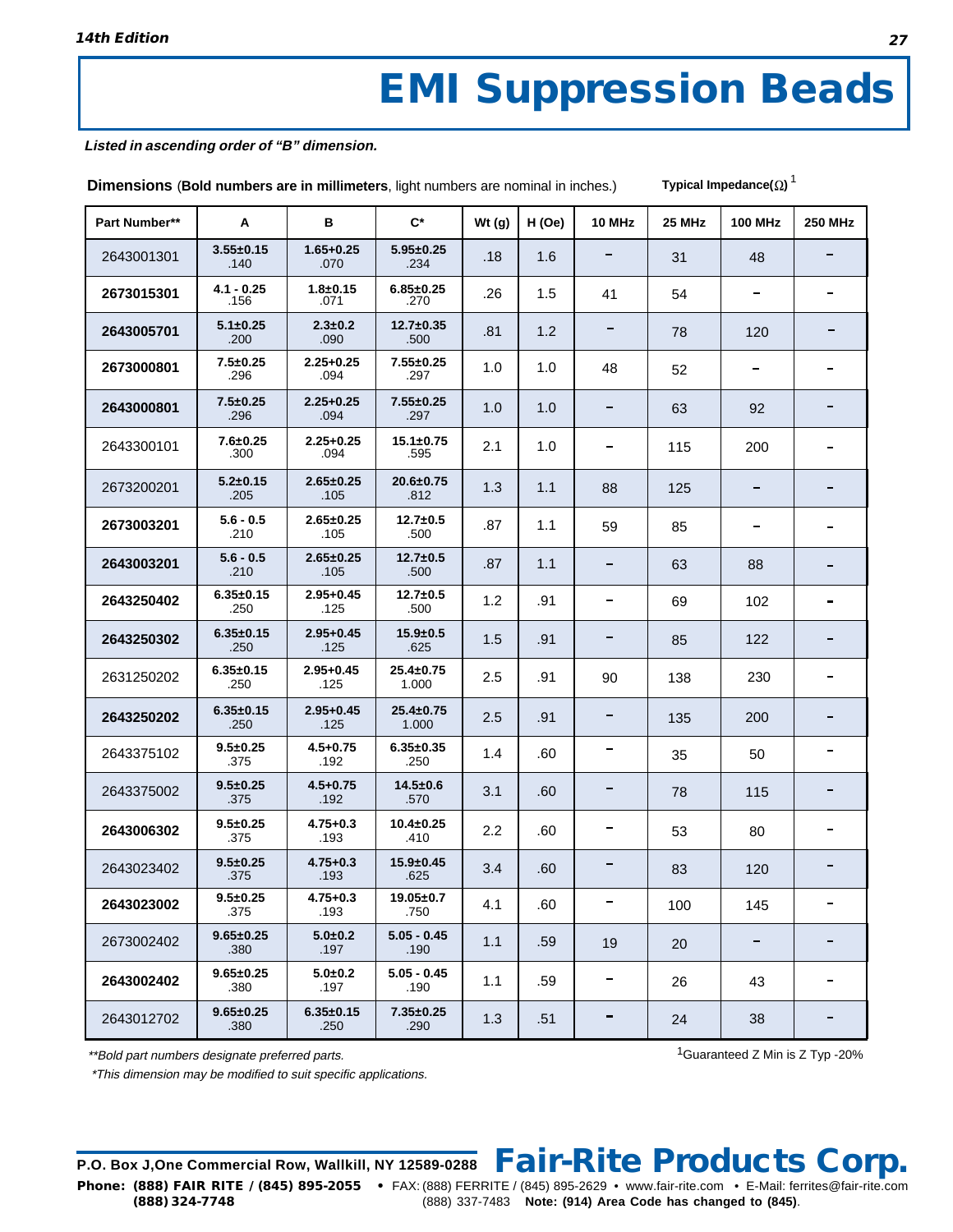# **Round Cable EMI Suppression Cores**

#### **Listed in ascending order of "B" dimension.**

Fair-Rite offers a broad selection of round cable EMI suppression cores with guaranteed impedance specifications over a wide frequency range.

• The "H" column gives for each core size the calculated dc bias field in oersted for 1 turn and 1 ampere direct current. The actual dc H field in the application is this value of H times the actual NI (ampere - turn) product. For the effect of the dc bias on the impedance of the core material, see the graphs on pages 179-180, Figures 16-20.



**Typical Impedance(** $\Omega$ **)** <sup>1</sup>

- For typical impedance vs. frequency curves, see Figures 1-5.
- Round cable EMI suppression cores are controlled for impedance limits only. They are tested for impedance with a single turn, using the Hewlett Packard HP 4193A Vector Impedance Meter for beads in 31 and 43 material and the HP 4191A RF Impedance Analyzer for 61 material beads.
- For smaller size cores, please refer to our EMI Suppression Beads section found on page 24 of this catalog.
- For any round cable EMI suppression core requirement not listed in the catalog, please contact our customer service group for availability and pricing.
- The Expanded Cable and Connector EMI Suppression Kit (part number 0199000005) contains a selection of these suppression cores. (See page 92).

| Part Number** | A                       | B                       | $C^*$                    | Wt(g) | H (Oe) | <b>10 MHz</b> | <b>25 MHz</b> | <b>100 MHz</b> | <b>250 MHz</b> |
|---------------|-------------------------|-------------------------|--------------------------|-------|--------|---------------|---------------|----------------|----------------|
| 2631480102    | $12.3 \pm 0.4$<br>.485  | $4.95 + 0.25$<br>.200   | $12.7 \pm 0.4$<br>.500   | 4.8   | .52    | 58            | 88            | 140            |                |
| 2643480102    | $12.3 + 0.4$<br>.485    | $4.95 + 0.25$<br>.200   | $12.7 \pm 0.4$<br>.500   | 4.8   | .52    |               | 84            | 121            |                |
| 2631480002    | $12.3 \pm 0.4$<br>.485  | $4.95 + 0.25$<br>.200   | $25.4 \pm 0.75$<br>1.000 | 9.5   | .52    | 115           | 175           | 295            |                |
| 2643480002    | $12.3 + 0.4$<br>.485    | $4.95 + 0.25$<br>.200   | $25.4 + 0.75$<br>1.000   | 9.5   | .52    |               | 165           | 236            |                |
| 2643540702    | $14.3 \pm 0.45$<br>.562 | $6.35 \pm 0.25$<br>.250 | $5.3 - 0.45$<br>.200     | 2.6   | .43    |               | 30            | 50             |                |
| 2643540102    | $14.3 \pm 0.45$<br>.562 | $6.35 \pm 0.25$<br>.250 | $10.15 \pm 0.4$<br>.400  | 5.1   | .43    |               | 61            | 89             |                |
| 2631540202    | $14.3 \pm 0.45$<br>.562 | $6.35 \pm 0.25$<br>.250 | $13.8 - 0.7$<br>.530     | 6.8   | .43    | 58            | 88            | 140            |                |
| 2643540202    | $14.3 \pm 0.45$<br>.562 | $6.35 \pm 0.25$<br>.250 | $13.8 - 0.7$<br>.530     | 6.8   | .43    |               | 78            | 118            |                |
| 2661540202    | $14.3 \pm 0.45$<br>.562 | $6.35 \pm 0.25$<br>.250 | $13.8 - 0.7$<br>.530     | 6.8   | .43    |               |               | 125            | 180            |
| 2631540002    | $14.3 \pm 0.45$<br>.562 | $6.35 \pm 0.25$<br>.250 | $28.6 + 0.75$<br>1.125   | 14    | .43    | 119           | 181           | 300            |                |
| 2643540002    | $14.3 \pm 0.45$<br>.562 | $6.35 \pm 0.25$<br>.250 | $28.6 \pm 0.75$<br>1.125 | 14    | .43    |               | 171           | 250            |                |

#### **Dimensions** (**Bold numbers are in millimeters**, light numbers are nominal in inches.)

\*\*Bold part numbers designate preferred parts.

\*This dimension may be modified to suit specific applications.

### **Fair-Rite Products Corp.**

1Guaranteed Z Min is Z Typ -20%

**P.O. Box J,One Commercial Row, Wallkill, NY 12589-0288**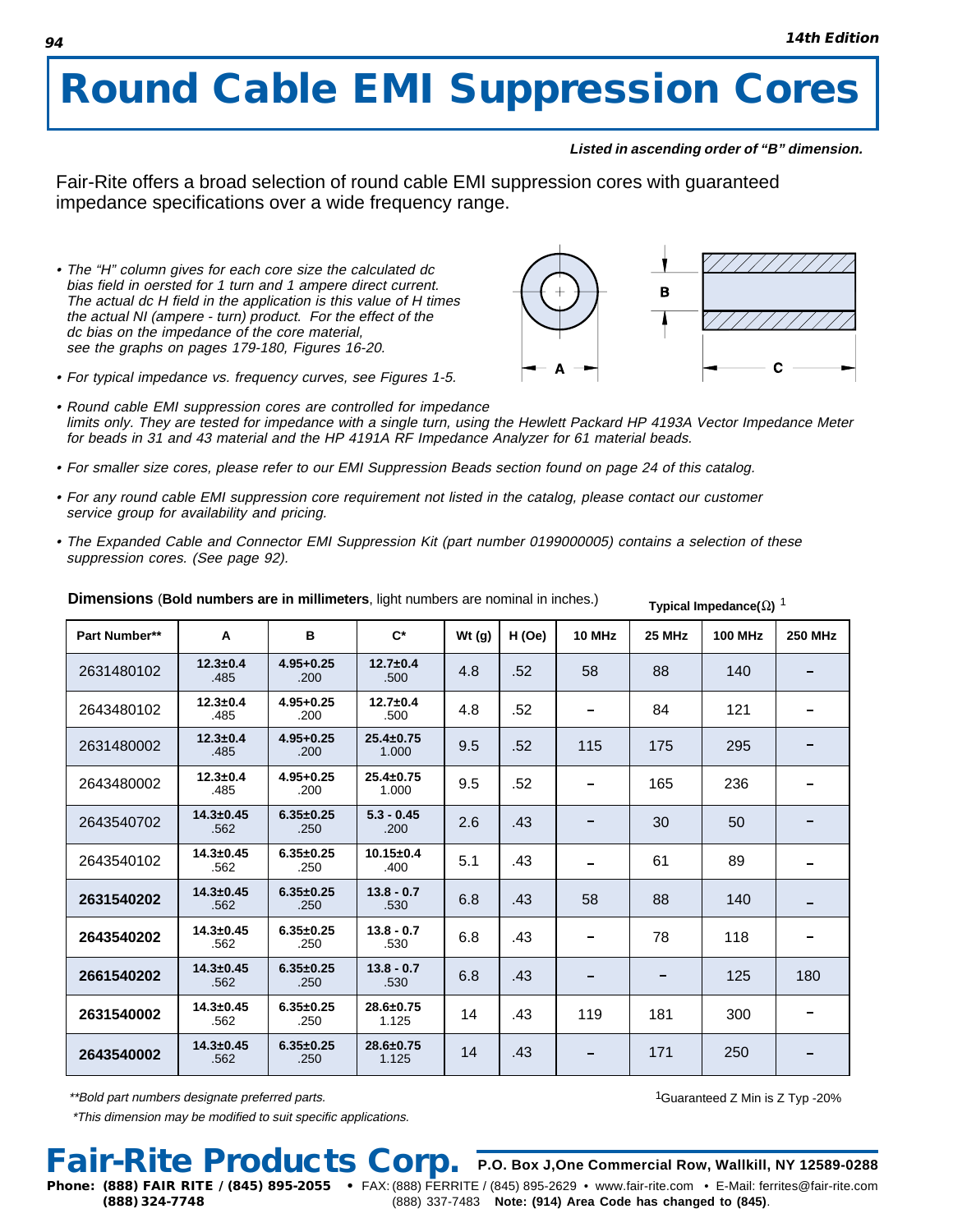# **Round Cable EMI Suppression Cores**

**Listed in ascending order of "B" dimension.**

|               |                          |                          |                          |       |        | ι γριναι πηρουαπνοι Σχ |               |                |                |  |  |
|---------------|--------------------------|--------------------------|--------------------------|-------|--------|------------------------|---------------|----------------|----------------|--|--|
| Part Number** | A                        | в                        | $C^*$                    | Wt(g) | H (Oe) | <b>10 MHz</b>          | <b>25 MHz</b> | <b>100 MHz</b> | <b>250 MHz</b> |  |  |
| 2661540002    | $14.3 \pm 0.45$<br>.562  | $6.35 \pm 0.25$<br>.250  | $28.6 \pm 0.75$<br>1.125 | 14    | .43    |                        |               | 250            | 310            |  |  |
| 2643540302    | $14.3 + 0.45$<br>.562    | $7.1 \pm 0.25$<br>.280   | $15.25 \pm 0.4$<br>.600  | 7.5   | .41    |                        | 75            | 118            |                |  |  |
| 2643800302    | $12.7 \pm 0.25$<br>.500  | $7.15 \pm 0.2$<br>.282   | $4.9 - 0.25$<br>.188     | 1.7   | .43    |                        | 26            | 42             |                |  |  |
| 2643540402    | $14.3 + 0.45$<br>.562    | $7.25 \pm 0.15$<br>.286  | $28.6 \pm 0.75$<br>1.125 | 14    | .40    |                        | 143           | 215            |                |  |  |
| 2643801102    | $12.7 \pm 0.25$<br>.500  | $7.9 \pm 0.2$<br>.312    | $6.35 \pm 0.2$<br>.250   | 2.1   | .40    |                        | 26            | 41             |                |  |  |
| 2643801902    | $12.7 \pm 0.25$<br>.500  | $7.9 + 0.2$<br>.312      | $12.7 \pm 0.4$<br>.500   | 4.3   | .40    |                        | 44            | 73             |                |  |  |
| 2631625002    | $16.25 - 0.75$<br>.625   | $7.9 + 0.25$<br>.312     | $14.3 \pm 0.35$<br>.562  | 8.7   | .36    | 53                     | 75            | 130            |                |  |  |
| 2643625002    | $16.25 - 0.75$<br>.625   | $7.9 + 0.25$<br>.312     | $14.3 \pm 0.35$<br>.562  | 8.7   | .36    | -                      | 70            | 113            |                |  |  |
| 2631625102    | $16.25 - 0.75$<br>.625   | $7.9 + 0.25$<br>.312     | $28.6 \pm 0.75$<br>1.125 | 17    | .36    | 103                    | 156           | 260            |                |  |  |
| 2643625102    | $16.25 - 0.75$<br>.625   | $7.9 + 0.25$<br>.312     | $28.6 \pm 0.75$<br>1.125 | 17    | .36    | -                      | 130           | 213            | -              |  |  |
| 2643625202    | $16.25 - 0.75$<br>.625   | $7.9 + 0.25$<br>.312     | $50.8 \pm 1.0$<br>2.000  | 31    | .36    |                        | 235           | 384            |                |  |  |
| 2643665902    | $17.45 \pm 0.4$<br>.687  | $9.5 + 0.25$<br>.375     | $6.35 \pm 0.25$<br>.250  | 4.5   | .32    |                        | 26            | 44             |                |  |  |
| 2643665802    | $17.45 \pm 0.4$<br>.687  | $9.5 + 0.25$<br>.375     | $12.7 \pm 0.5$<br>.500   | 9.0   | .32    | -                      | 55            | 88             |                |  |  |
| 2631665702    | $17.45 \pm 0.4$<br>.687  | $9.5 + 0.25$<br>.375     | 28.6±0.75<br>1.125       | 20    | .32    | 89                     | 138           | 225            | -              |  |  |
| 2643665702    | $17.45 \pm 0.4$<br>.687  | $9.5 + 0.25$<br>.375     | $28.6 \pm 0.75$<br>1.125 | 20    | .32    | -                      | 125           | 200            | -              |  |  |
| 2661665702    | $17.45 \pm 0.4$<br>.687  | $9.5 + 0.25$<br>.375     | $28.6 \pm 0.75$<br>1.125 | 20    | .32    |                        |               | 156            | 260            |  |  |
| 2631626302    | $19.0 - 0.65$<br>.735    | $10.15 \pm 0.25$<br>.400 | $14.65 - 0.75$<br>.562   | 12    | .29    | 44                     | 69            | 115            |                |  |  |
| 2643626302    | $19.0 - 0.65$<br>.735    | $10.15 \pm 0.25$<br>.400 | $14.65 - 0.75$<br>.562   | 12    | .29    | -                      | 63            | 96             |                |  |  |
| 2631626402    | $19.0 - 0.65$<br>.735    | $10.15 \pm 0.25$<br>.400 | $28.6 \pm 0.75$<br>1.125 | 23    | .29    | 89                     | 138           | 225            |                |  |  |
| 2643626402    | $19.0 - 0.65$<br>.735    | $10.15 \pm 0.25$<br>.400 | $28.6 \pm 0.75$<br>1.125 | 23    | .29    |                        | 128           | 196            |                |  |  |
| 2643626502    | $19.0 - 0.65$<br>.735    | $10.15 \pm 0.25$<br>.400 | $50.8 + 1.0$<br>2.000    | 41    | .29    |                        | 225           | 348            |                |  |  |
| 2643801502    | $25.4 \pm 0.65$<br>1.000 | $12.7 \pm 0.35$<br>.500  | $6.35 \pm 0.25$<br>.250  | 9.9   | .23    | Ξ                      | 34            | 53             |                |  |  |

**Dimensions** (**Bold numbers are in millimeters**, light numbers are nominal in inches.)

\*\*Bold part numbers designate preferred parts.

\*This dimension may be modified to suit specific applications.

<sup>1</sup> Guaranteed Z Min is Z Typ -20%

 **Typical Impedance( )**<sup>1</sup>

**P.O. Box J,One Commercial Row, Wallkill, NY 12589-0288**

**Fair-Rite Products Corp.**

**Phone: (888) FAIR RITE / (845) 895-2055 •** FAX: (888) FERRITE / (845) 895-2629 • www.fair-rite.com • E-Mail: ferrites@fair-rite.com **(888) 324-7748** (888) 337-7483 **Note: (914) Area Code has changed to (845)**.